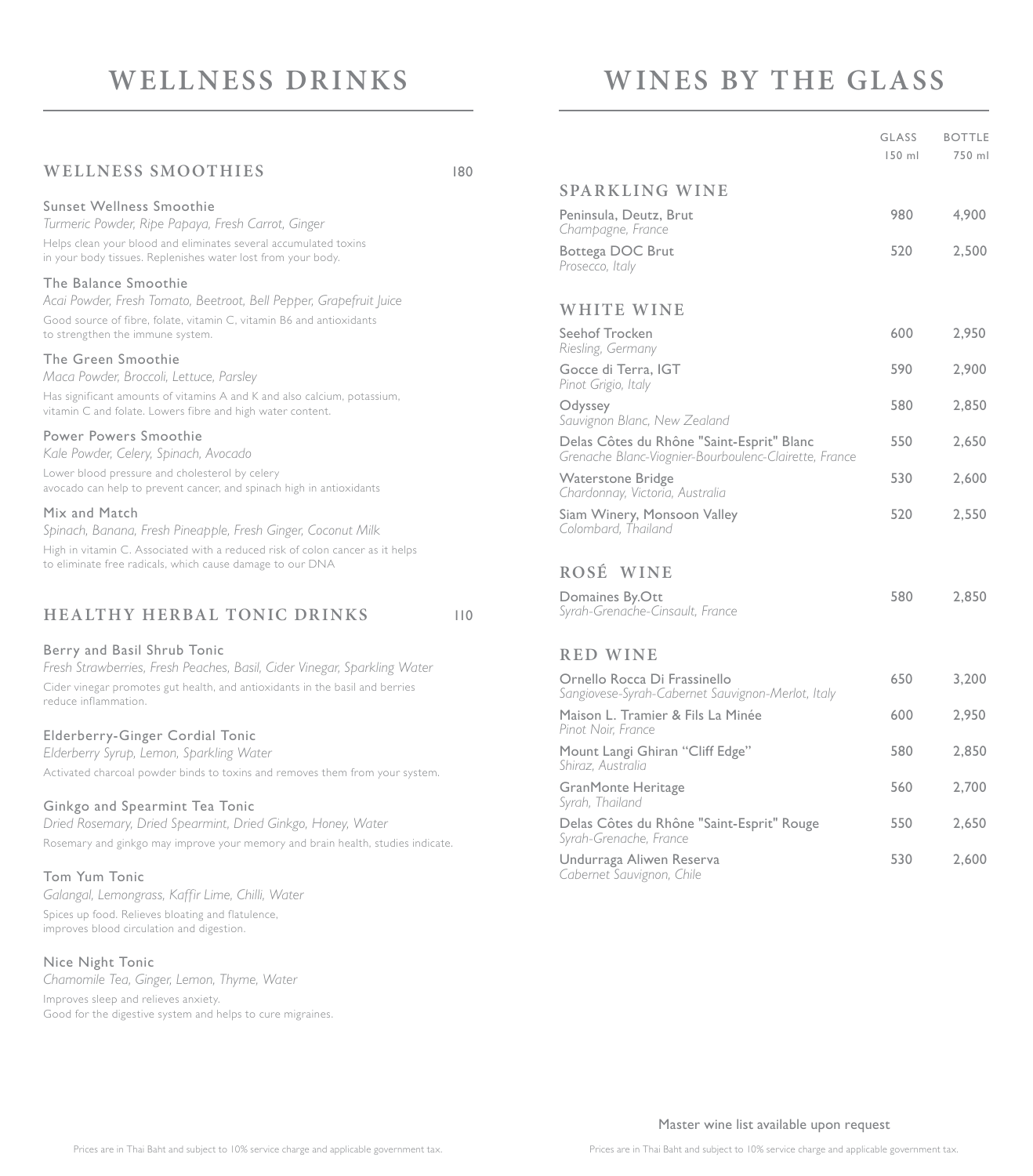# **COCKTAILS**

#### **CRAFTED LIBATIONS** 390

A small collective of in-house crafted signature cocktails that offers up a variety of flavors for different palates. *Feeling like something outside the menu, please ask our head mixologist or bar team for guidance.*

#### Aphrodite Myth

*G'Vine Nouaison Gin, Pressed Oro Blanco Grapefruit notes of Vanilla Pod, Aromatic Thyme Champagne Foam*

#### Apple Crumble

*Brandy, Granny Apple, Cinnamon Spice Citrus, Aromatic Bitters Lightly Burnt Meringue*

#### B-A-N-A-N-A-S

*Banana infused Wild Turkey Bourbon, Cynar Fernet Branca, The Bitter Truth Aromatic Bitters*

#### Big Daddy Kane

*Albeha Cachaca, Fresh Watermelon Sour Passion Fruit, Fresh Lime, Italian Basil*

#### Pastel

*Shiraz Red Wine, Brandy, Fresh Raspberries Pressed Apple, Pressed Orange, Angostura Bitters*

#### Rice Field Gypsy

*Sake, Stoli Vodka, Salted Thai Plum, Pressed Lemon Angostura Bitters, Emulsifier, Shiso Leaf*

### **CHAMPAGNE COCKTAILS** 990

Bellini *Champagne, Peach Schnapps, Peach*

Kir Royal *Champagne, Crème de Cassis*

Mimosa *Champagne, Grand Marnier & Orange Juice*

| Iced Cappuccino                 | 200 |
|---------------------------------|-----|
| Double Espresso                 | 220 |
| Macaron Flavoured Cappuccino    | 210 |
| THE LOBBY ICE TEAS              |     |
| Black Lychee Iced Tea           | 200 |
| <b>Berry Sensation Iced Tea</b> | 200 |

**COFFEE** Segafredo Extra Strong

Personalised Chocolate by Valrhona

| Berry Sensation Iced Tea    | 200 |
|-----------------------------|-----|
| Butterfly Pea Iced Tea      | 200 |
| Green Iced Tea              | 200 |
| Thai Iced Tea               | 200 |
| Iced Tea with Lemon or Milk | 200 |
| Iced Lemongrass Tea         | 200 |

# **MARIAGE FRÈRES TEA COLLECTION**

| Black Tea:                                              | 220 |
|---------------------------------------------------------|-----|
| Princeton from Bhutan, Earl Grey Impérial from India    |     |
| French Breakfast Tea from India, Marco Polo from Bhutan |     |
| Black Orchid from Tibet, Mirabeau from China            |     |
| Green Tea:                                              | 220 |
| Thé Sur Le Nil from China, Thé À L'opéra from China     |     |
| Red Tea:                                                | 220 |
| Rouge Bourbon from South Africa                         |     |
| White Tea:                                              | 250 |
| Pai Mu Tan from China                                   |     |

### **THE ARAKSA ORGANIC TEA SELECTIONS**

In the beautiful highlands of Chiang Mai, Thailand Araksa Tea Garden cultivates high-quality tea which is grown, harvested and processed in the most sustainable way

| Silk Tea                               | 250  |
|----------------------------------------|------|
| English Breakfast Tea                  | 200  |
| Thai Tea                               | 180. |
| Bluefly - Butterfly Pea and Lemongrass | 250  |
|                                        |      |

## **THE PENINSULA TEA COLLECTION**

| The Peninsula Herbal Selection: | 150 |
|---------------------------------|-----|
| Chamomile from Sri Lanka        |     |
| Lemongrass from Thailand        |     |
| Peppermint from Thailand        |     |
| The Peninsula Chinese Selection | 180 |
| Jasmine Dragon Ball from China  |     |
| Oo-long from China              |     |
| Pu-er from China                |     |
| The Peninsula Flavoured Tea     | 150 |
| Black Lychee, Mango, Rose       |     |

# **COFFEE & TEA**

Coffee, Espresso, Decaffeinated Coffee, Ristretto, Macchiato 170 The Peninsula 66% Personalised Chocolate by Valrhona 190 Hazelnut with The Peninsula 66% 230

Ovaltine Hot Milk 150 Iced Coffee, Thai Iced Coffee 200 Cappuccino, Café Latte 190 Decaffeinated Cappuccino, Decaffeinated Café Latte 190







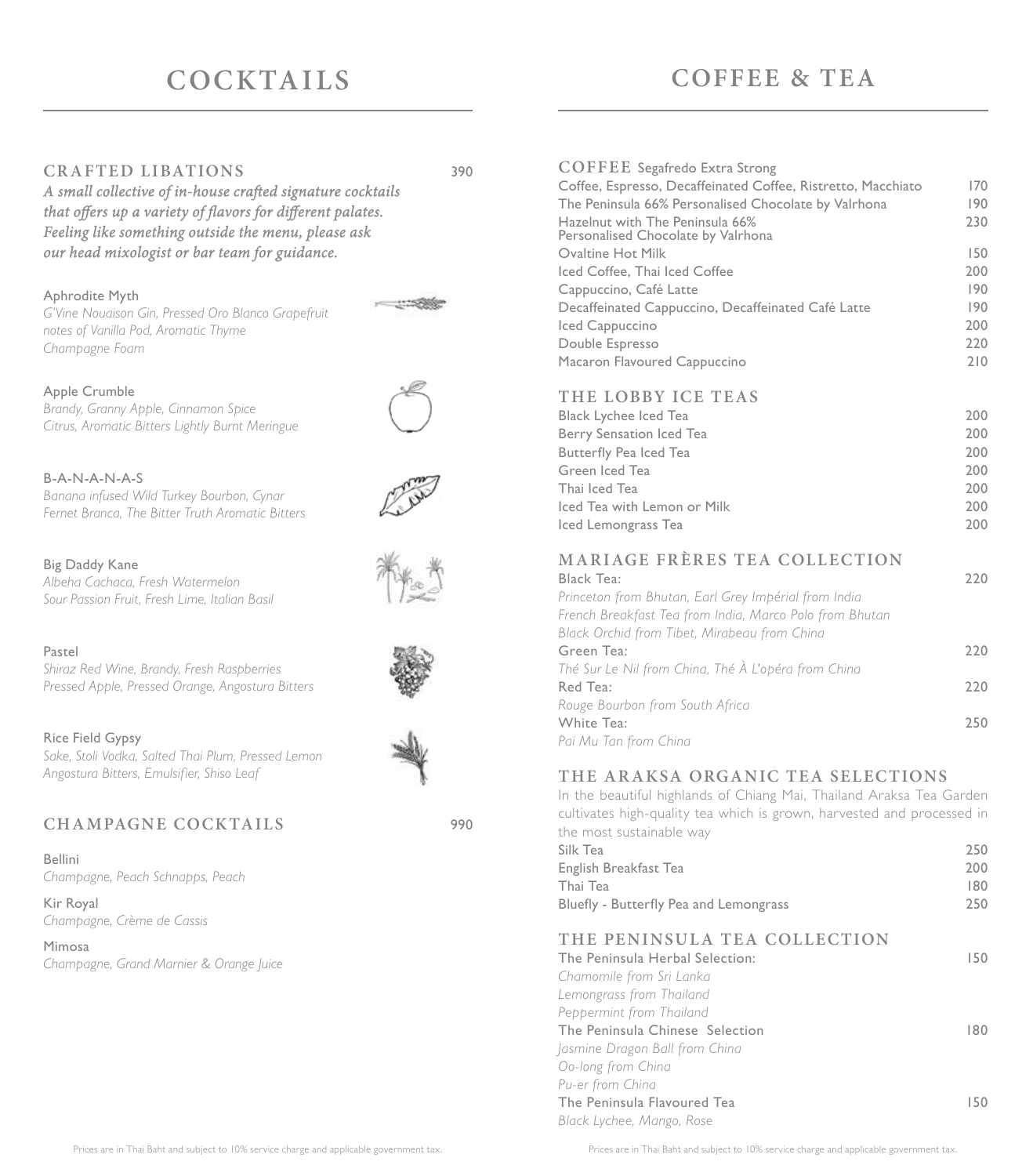#### **STILL MINERAL WATER**

|                                | Small | Large |
|--------------------------------|-------|-------|
| Acqua Panna                    | 180   | 380   |
| Evian                          | 180   | 380   |
|                                |       |       |
| <b>SPARKLING MINERAL WATER</b> |       |       |
| San Pellegrino                 | 180   | 380   |
| <b>Badoit</b>                  | 180   | 380   |
| Perrier                        | 180   | 380   |
|                                |       |       |
| <b>FRESH JUICE</b>             |       | 250   |
| Carrot, Coconut, Lime, Mango   |       |       |
| Orange, Pineapple, Watermelon  |       |       |
|                                |       |       |
| PREMIUM NATURAL MIXER          |       | 190   |
| Fever-Tree "Elderflower"       |       |       |
| Fever-Tree "Premium Indian"    |       |       |
| Fever-Tree "Mediterranean"     |       |       |
| Fever-Tree "Sicilian Lemonade" |       |       |
| 1724 "Tonic"                   |       |       |

### **CLASSIC COCKTAILS** 390

#### **Historical Tipples**

*A shortlist of classic cocktails and their heritage accordingly. With well over 2000+ classics and their variations worldwide, we narrowed down to some of our favorites, both familiar and less familiar drinks, and all surely delicious. Be adventurous and… "Take a sip of history."*

*Something fancied not on the menu, just ask the bar team for any inquiries.*

#### Aviation

*Bombay Sapphire Gin, Luxardo Maraschino Liqueur Crème De Violet, Pressed Lemon*

The original Aviation cocktail was first published in Hugo R. Ensslin's 1916 Recipes for Mixed Drinks and made great use of Alps produced liqueur Crème de Violet, the colour of which is alluded to in the drink's very name. Harry Craddock later printed the recipe in his 1930 publication, Savoy Cocktail Book. Harry's recipe was a somewhat corrupt take on the drink, as he omitted the Crème de Violette – most likely due to its scarcity in Europe and America

#### Clover Club

*Tanqueray Gin, Dry Vermouth, Raspberries, Pressed Lemon, Emulsifier*

Origin of the Clover Club Cocktail in it's heyday. The Clover Club was the preferred drink of pre-Prohibition gentlemen. It emerged from a Philadelphia men's group called (you guessed it) the Clover Club that met regularly at the Bellevue-Stratford Hotel from the 1880's to the 1920's.

#### Dark & Stormy

*Matusalem 7 yrs, Fresh Pressed Lime, Bickford's Ginger Beer*

In 1947, Edwin H. Land invented the Polaroid Land Camera, and instant photography was born. John G. Martin, an executive at the Heublein drinks company, availed himself of one of Land's handy-dandy devices, and soon he was bar-crawling, taking pictures of bartenders holding a bottle of the firm's newly acquired Smirnoff Vodka in one hand and a copper Moscow Mule mug in the other. The Moscow Mule had been invented circa 1941, and although Martin often said that he and Jack Morgan, owner of the Los Angeles British pub Cock 'n' Bull, created the drink, such might not actually be the case.What we do know for certain is that Martin had bought the rights to Smirnoff for Heublein in the late 1930s, but he was having a hard time convincing Americans to drink the stuff. Vodka wasn't very popular in the States back then. And it's well-known that Morgan had ordered far too much ginger beer for his bar and was also having trouble getting rid of it. Morgan apparently had a girlfriend who owned a company that made copper products, so the copper Moscow Mule mugs were relatively easy to come by for him.

#### Hanky Panky

*Tanqueray Gin, Mancino Chinato Vermouth, Hint of Fernet Branca*

The Hanky-Panky was the brainchild of Ada Coleman (known as "Coley") who began as a bartender at the Savoy Hotel in 1903. Her benefactor was Rupert D'Oyly Carte, a member of the family that first produced Gilbert and Sullivan operas in London and that built the Savoy Hotel.

#### Hemingway Daiquiri

*Matusalem Platino Blanc Rum, Luxardo Maraschino Liqueur Pressed Grapefruit, Pressed Lime*

Ernest Hemingway needed a bathroom.

Or so the story goes. The novelist had stopped into Havana's El Floridita bar, not far from the hotel where he lived during much of the 1930s. On his way out, he noticed the bartender setting up Daiquiris. Never one to walk past a drink, Hemingway took a sip. Not bad, he said, but he preferred them with no sugar and double the rum. The bartender made one as specified, and then named the drink after him.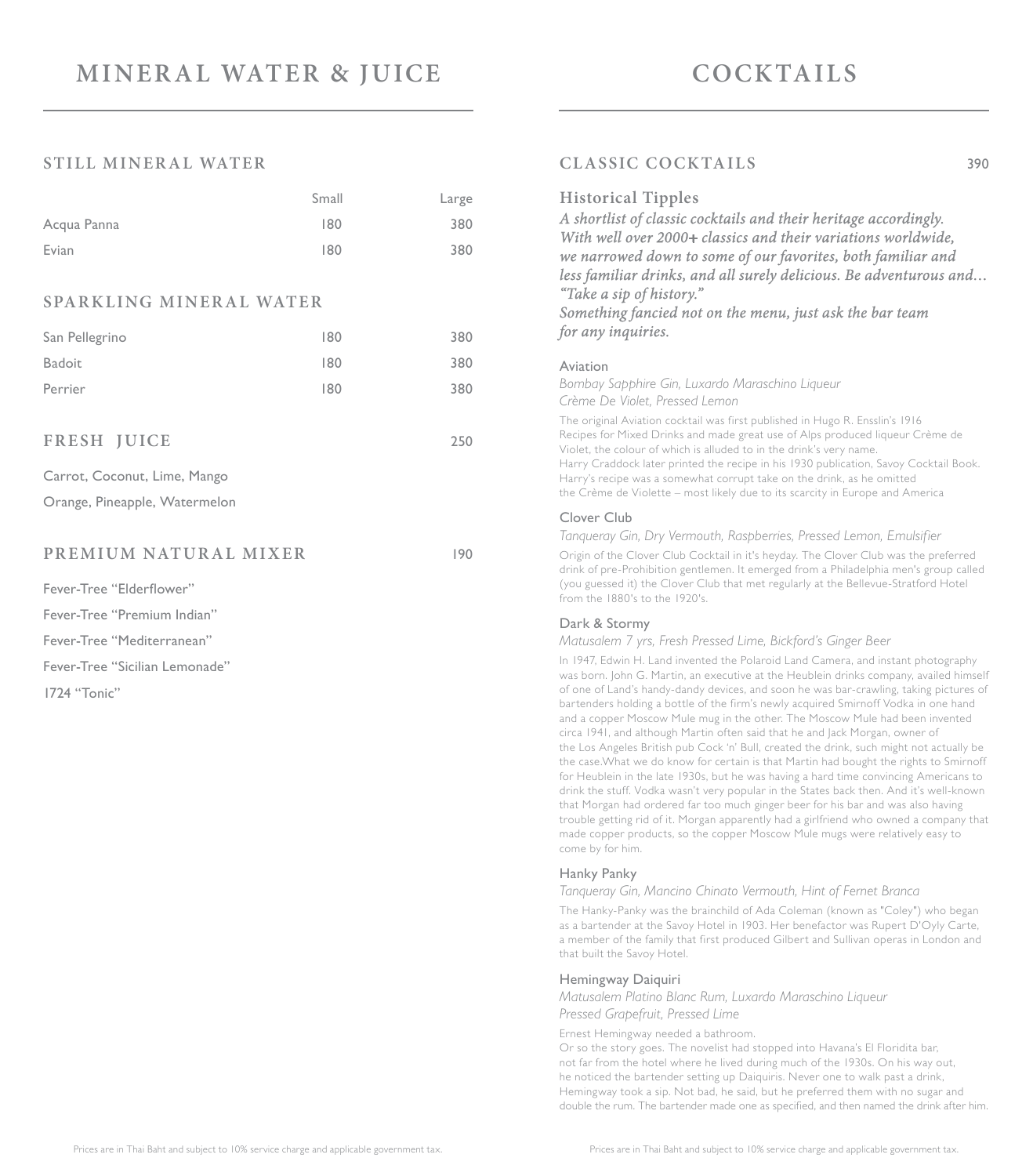# **CLASSIC COCKTAILS** 390

#### Krak-en Espresso Martini

*Kraken Rum, Kahlua Coffee Liqueur, Dash of Baileys Irish Cream Double Espresso, Cocoa Dust, Edible Gold (our smoother rum spin on this classic)*

The drink we know today as the Espresso Martini started life as the far more fittingly titled Vodka Espresso. Created in 1983 by Dick Bradsell at the Soho Brasserie, London for a customer who'd asked for a drink to "wake her up, and f@@k her up."

#### New York Sour

*Wild Turkey Bourbon, Fresh Pressed Lime, Hint of White Sugar Cabernet Sauvignon Wine Float, Angostura Bitters*

Thought to have been first made in the 1880s by a bartender in Chicago, this drink was originally named the Continental Sour and then Southern Whiskey Sour, also masquerading as a Brunswick Sour and Claret Snap before becoming best known as the New York Sour, probably after a bartender in Manhattan started serving the drink and made it popular

#### Original Mai Tai

*Matusalem Blanc Rum, Matusalem 7 yrs, Orange Curacao Liqueur Giffard Orgeat, Fresh Pressed Lime, Angostura Bitters*

The tale of the Mai Tai started in 1944, according to Trader Vic. Victor Jules Bergeron, better known as Trader Vic, was the owner of a tiki restaurant of the same name. Together with Donn Beach, from Donn the Beachcomber, they were the first one to start the tiki culture. The tiki culture is a blend of the Polynesian and the Caribbean. It was a place where people could escape reality and be transported to the tropics while enjoying tropical flavored cocktails. The cocktails were a careful combination of tropical flavors like lime juice, curaçao liqueur, and Caribbean rum. Trader Vic tells the story of the day he was serving two friends, Eastham and Carrie Guild from Tahiti, at his restaurant in Oakland. Inspired by the simplicity of successful drinks like Martinis, Manhattans, and Daiquiris he set himself to create a new exotic rum drink. Carrie took one sip of it she said, "Mai Tai-Roa Aé," which means "Out of this world-the best" in Tahitian. There is where he decided to call the drink Mai Tai.

#### Paloma

*Jose Cuervo Tequila Silver, Pressed Lime, Agave Nectar East Imperial Grapefruit Soda, Black Lava Salt*

Little is known about the historical origin of the Paloma, the most popular tequila-based cocktail in Mexico. Some believe that it is named after La Paloma ("The Dove"), the popular folk song composed in the early 1860s. Diffords guide states it was created by the legendary Don Javier Delgado Corona, owner and bartender of La Capilla, in Tequila, Mexico.

#### Ramos Gin Fizz

*Bombay Sapphire Gin, Heavy Cream, Fresh Pressed Lemon and Lime Emulsifier, Vanilla Extract, Orange Blossom Water*

Originally called The New Orleans Fizz, this cocktail became so popular after its creation in 1888 that it took on the name of its creator - Henry C. Ramos of NOLA's Imperial Cabinet Bar. Legend tells that the Ramos Gin Fizz was so popular that Ramos's bar needed at least 20 bartenders working solely on the cocktail. Later, during Mardi Gras in 1915, 35 bartenders were employed. According to Stanley Arthur in New Orleans Drinks and How to Mix 'Em the bar staff "nearly shook their arms off and were still unable to keep up with the demand."

# Krombacher - Germany

Clausthaler - Germany

### **LOCAL BEERS** 280

| Asahi    |  |
|----------|--|
| Chang    |  |
| Heineken |  |
| Leo      |  |
| Singha   |  |

#### **IMPORTED BEERS**

| Corona - Mexico          | 370 |
|--------------------------|-----|
| Erdinger Weiss - Germany | 370 |
| Paulaner Pils - Germany  | 370 |
| Sapporo - Japan          | 370 |
| Tsingtao - China         | 370 |
|                          |     |

**NON-ALCOHOLIC BEERS** 350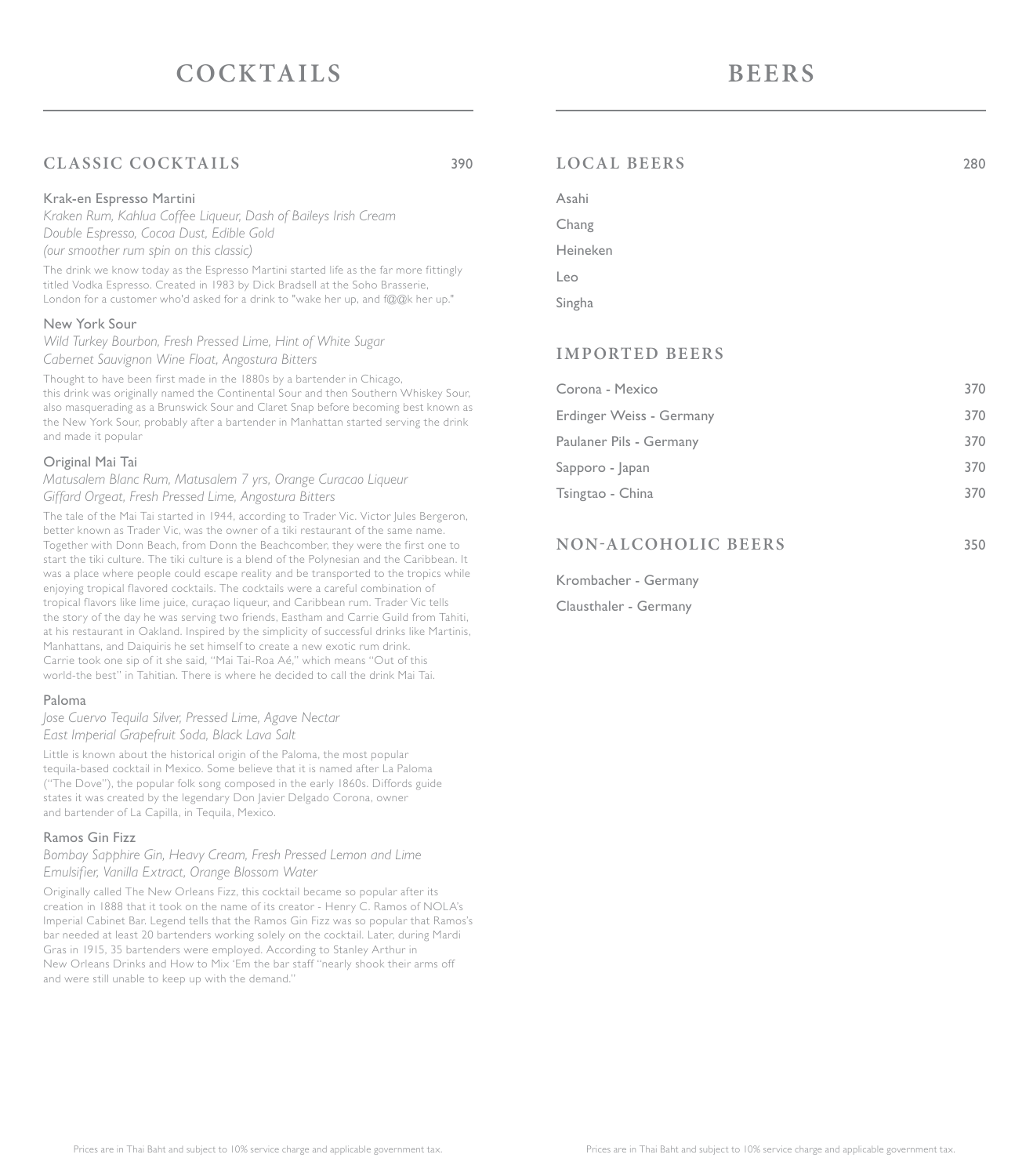#### **RUM** (45 ml)

| Mont Gay 1703 - BAR                                      | 390 |
|----------------------------------------------------------|-----|
| Mont Gay XO - BAR                                        | 420 |
| Dictador 20 years Solera - COL                           | 590 |
| Bacardi Carta Blanca - CUB                               | 290 |
| Bacardi 8 Oro - CUB                                      | 390 |
| Havana Club Añejo 7 - CUB                                | 350 |
| Havana Club 3 year - CUB                                 | 290 |
| Matusalem Platino - DOM                                  | 320 |
|                                                          |     |
| Matusalem 7 years - DOM                                  | 390 |
| Matusalem 23 years - DOM                                 | 880 |
| Plantation Stiggins Fancy Pineapple - JAM                | 440 |
| Captain Morgan Dark - JAM                                | 320 |
| Flor de Caña Centenario Single Estate 18 Slow Aged - NIC | 600 |
| Flor de Caña Centenario Single Estate 12 Slow Aged - NIC | 500 |
| Flor de Caña Extra Seco - NIC                            | 320 |
| Flor de Caña Añejo Clásico - NIC                         | 320 |
| Chalong Bay - THA                                        | 320 |
| Kosapan Siamese Fragrance - THA                          | 320 |
| Phraya Rum - THA                                         | 390 |
| Kraken Black Spiced - TTO                                | 390 |
| Diplomatico Mantauno Ron - VEN                           | 360 |
|                                                          | 360 |
| Diplomatico Planas - VEN                                 |     |
| Diplomatico Reserva - VEN                                | 400 |

#### **VODKA** (45 ml)

| Finlandia - FIN    | 320 |
|--------------------|-----|
| Grey Goose - FRA   | 450 |
| Belvedere - POL    | 450 |
| Smirnoff - RUS     | 320 |
| Stolichnaya - RUS  | 320 |
| Absolut - SWE      | 320 |
| Absolut Elyx - SWE | 450 |
| Tito's - USA       | 320 |

#### **TEQUILA** (45 ml)

| Don Julio                 | 400 |
|---------------------------|-----|
| Jose Cuervo Dela Famillia | 880 |
| Jose Cuervo Reposado      | 320 |
| Jose Cuervo Silver        | 290 |
| Ocho Añejo                | 650 |
| Ocho Reposado             | 450 |
| Ocho Silver               | 400 |
| Olmeca                    | 380 |
| Patrón Añejo              | 450 |
| Patrón Reposado           | 450 |
| Patrón Silver             | 400 |
| 1800 Añejo Reserva        | 650 |
| 1800 Coconut              | 500 |
| 1800 Reposado Reserva     | 500 |
| 1800 Silver Reserva       | 500 |

### **COGNAC** (30 ml)

| Courvoisier V.S.O.P     | 400    |
|-------------------------|--------|
| Courvoisier X.O.        | 880    |
| Hennessy V.S.O.P        | 400    |
| Hennessy X.O.           | 880    |
| Hennessy Paradis        | 1,800  |
| Martell V.S.O.P.        | 400    |
| Martell Cordon Bleu     | 880    |
| Martell X.O.            | 880    |
| Moyet Fine Champagne    | 880    |
| Otard                   | 880    |
| <b>Richard Hennessy</b> | 12,500 |
| Rémy Martin V.S.O.P     | 400    |
| Rémy Martin X.O.        | 880    |
| Rémy Martin Louis XIII  | 11,000 |

#### **ARMAGNAC** (30 ml)

| V.S.O.P. - Château de Laubade | 400 |
|-------------------------------|-----|
| X.O. - Château de Laubade     | 800 |

#### **CA LVA DOS** (30 ml)

| Poire Prisonnière   | 500 |
|---------------------|-----|
| Pomme Prisonnière   | 500 |
| V.S.O.P. - Papidoux | 400 |

### **LIQUEURS** (45 ml) 300

Amaretto Di Saronno, Amaro Averna, Bailey's, Benedictine, Cointreau, Drambuie, Evan Williams Honey, Frangelico, Jägermeister, Kahlúa, Limoncello, Malibu, Sambuca, Massenez Pomme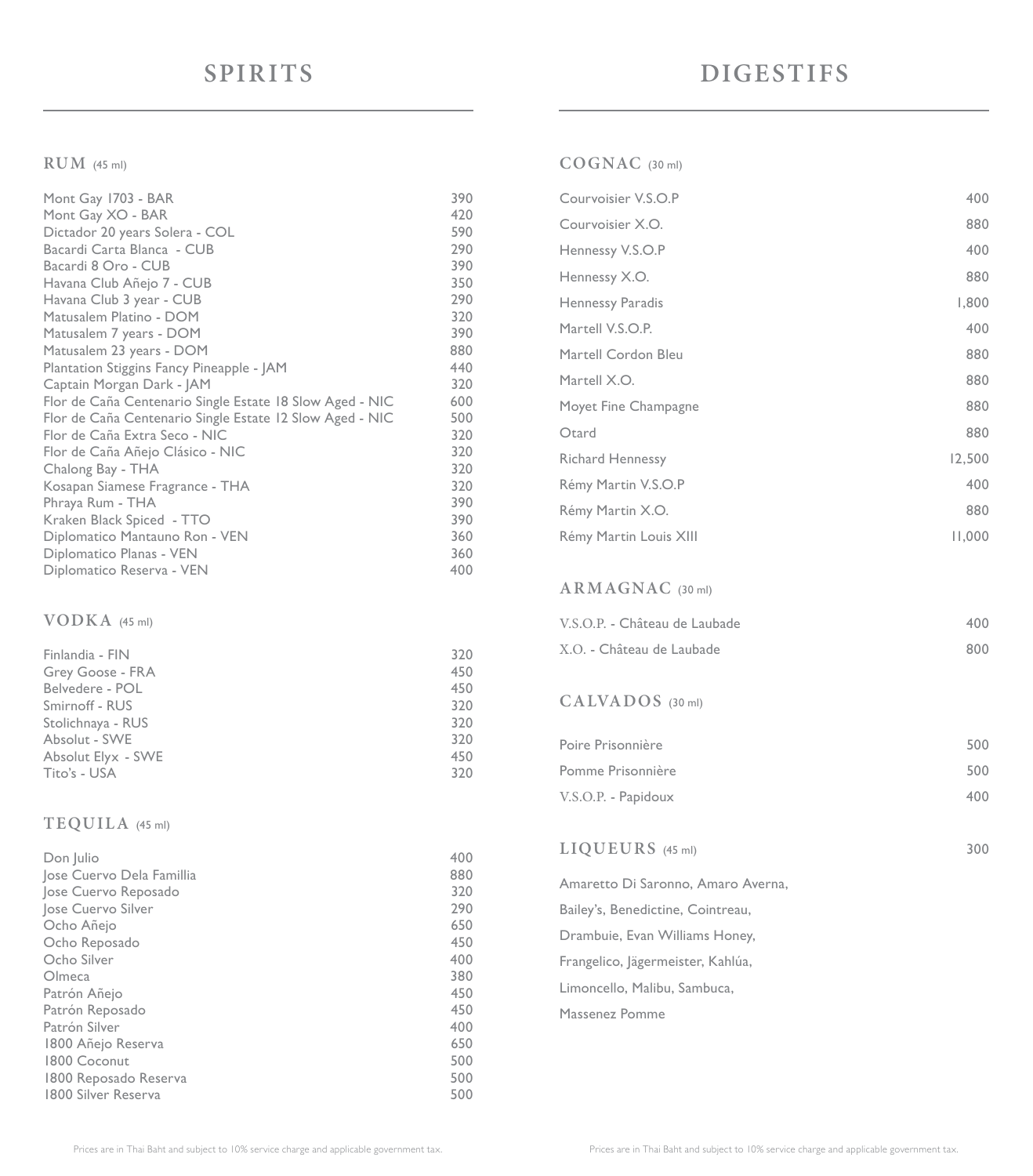# **APERITIFS & FORTIFIED WINES**

# **NON ALCOHOLIC COCKTAILS**

#### **APERITIFS**

| Antica Formula Rosso                   | 380 |
|----------------------------------------|-----|
| Aperol                                 | 320 |
| Campari                                | 320 |
| Carpano Classico                       | 360 |
| Dubonnet                               | 320 |
| Fernet Branca, Branca Menthe           | 340 |
| La Quintinye Royal Rouge               | 360 |
| La Quintinye Blanc Royal               | 360 |
| Mancino Chinato                        | 340 |
| Martini (Bianco, Extra Dry, Rosso)     | 320 |
| Pernod                                 | 320 |
| Pimm's Cup No.1                        | 320 |
| <b>Punt E Mes</b>                      | 360 |
| Ricard                                 | 320 |
| $SHERRY$ (45 ml)                       | 300 |
| Tio Pepe, Nina, Harvey's Bristol Cream |     |
|                                        |     |

#### **PORT** (45 ml)

| Dow's Réserve 1985                 | 1,530 |
|------------------------------------|-------|
| Graham's Ruby                      | 300   |
| Graham's 2003 Late Bottled Vintage | 480   |
| Graham's 10 Years                  | 500   |
| Graham's 20 Years                  | 800   |
| Graham's 30 Years                  | 1,850 |
| Graham's 1994                      | 2,000 |
| Graham's Single Harvest 1982       | 3,500 |
| Taylor's Tawny                     | 300   |
| Taylor's Ruby                      | 300   |
|                                    |       |

# AGUA FRESCA 250



Cucumber Agua Fresca *Cucumber, Fresh Lime, Honey & Water* Pineapple Ginger Coconut Agua Fresca *Phuket Pineapple, Ginger, Coconut & Water* Watermelon Grapefruit Agua Fresca *Water Melon, Grapefruit, Honey & Water* Mango Rosemary Agua Fresca *Mango, Rosemary, Honey & Water* **SMOOTHIES** 250 Banana Smoothie *Banana, Honey & Yoghurt* Coconut Smoothie *Coconut, Honey & Yoghurt* Mango Smoothie *Mango, Honey & Yoghurt* Mix & Match Smoothie *Orange, Pineapple, Lime, Honey & Yoghurt* Peach Smoothie *Peach, Honey & Yoghurt*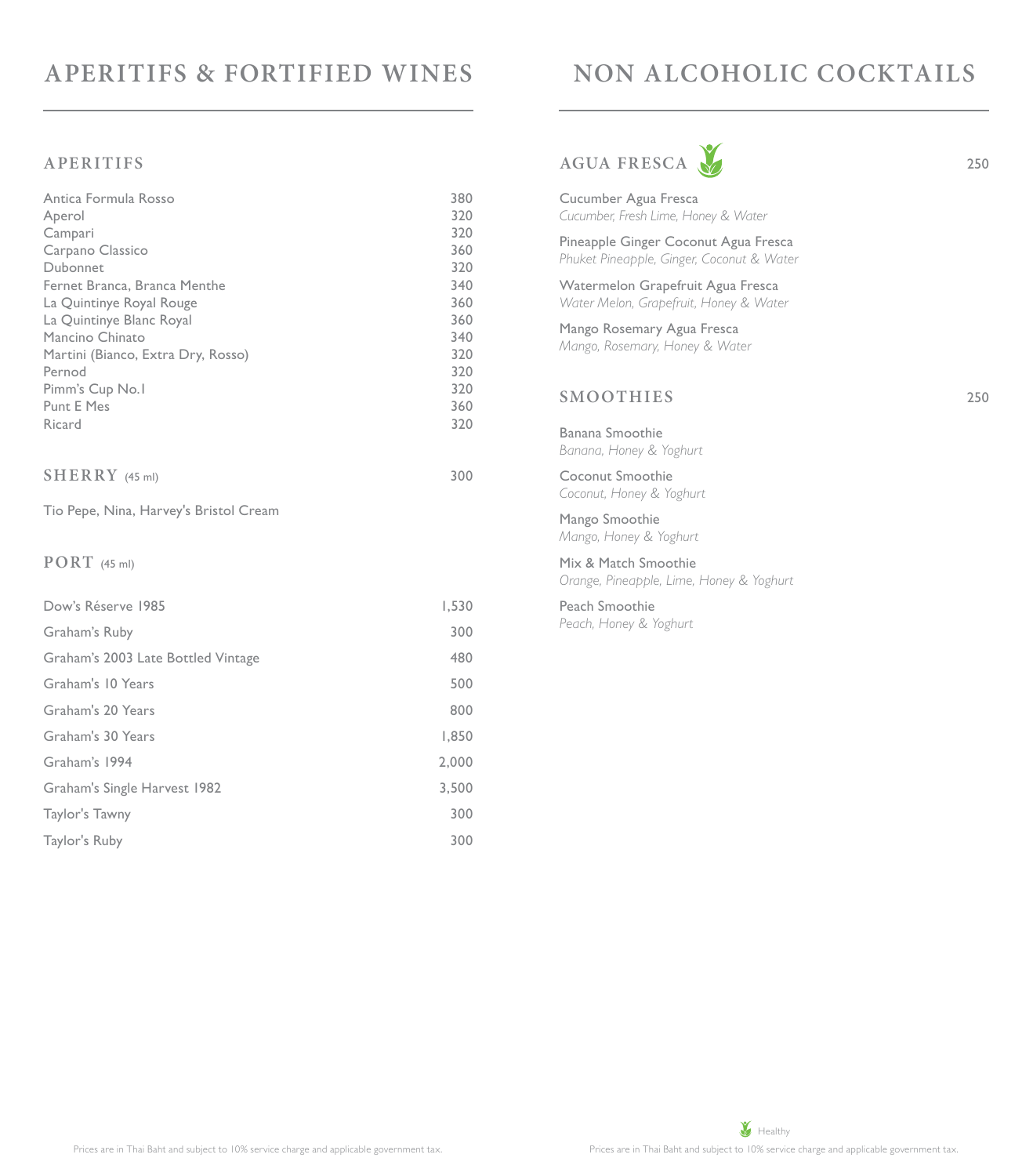## **SINGLE MALT SCOTCH** (45 ml)

| Aberlour 12 years             | 450   |
|-------------------------------|-------|
| Big Peat Islay                | 800   |
| Epicurean Lowland             | 800   |
| Glenfarclas 12 years          | 400   |
| Glenfarclas 15 years          | 650   |
| Glenfiddich 12 years          | 350   |
| Glenfiddich 18 years          | 750   |
| Glenmorangie 10 years         | 380   |
| <b>Glenrothes Maker's Cut</b> | 1,200 |
| Macallan 12 years             | 450   |
| Macallan 15 years             | 650   |
| Macallan 18 years             | 1,600 |
| Rock Oyster Island            | 800   |
| Skallywag Speyside            | 800   |
| <b>The Glenlivet</b>          | 490   |
| The Glenlivet 12 years        | 590   |
| The Glenlivet 15 years        | 650   |
| The Glenlivet 18 years        | 750   |

### **BLENDED SCOTCH** (45 ml)

| Ballantine's 12 years        | 320   |
|------------------------------|-------|
|                              |       |
| Ballantine's 17 years        | 480   |
| Ballantine's 21 years        | 1,700 |
| Chivas Regal Extra           | 390   |
| Chivas Regal Mizunara        | 390   |
| Chivas Regal 12 years        | 320   |
| Chivas Regal 18 years        | 750   |
| Chivas Regal 25 years        | 1,700 |
| Chivas Royal Salute 21 years | 850   |
| Copper Dog                   | 390   |
| Dewar's White Label          | 300   |
| <b>Famous Grouse</b>         | 300   |
| J&B Rare                     | 300   |
| Johnnie Walker Black Label   | 320   |
| Johnnie Walker Blue Label    | 1,100 |
| Johnnie Walker Gold Label    | 600   |
| Johnnie Walker Green Label   | 550   |
| Johnnie Walker Red Label     | 300   |
| Johnnie Walker Swing         | 450   |
| Monkey Shoulder              | 650   |

# **BOURBON** (45 ml)

| Elijah Small Batch                         | 400          |
|--------------------------------------------|--------------|
| Evan Williams                              | 320          |
| Evan Williams Black Label                  | 420          |
| Jack Daniel's                              | 380          |
| Jim Beam                                   | 320          |
| Wild Turkey Russells Reserve Single Barrel | 480          |
| Wild Turkey                                | 320          |
| Wild Turkey 101                            | 320          |
|                                            |              |
| $RYE$ (45 ml)                              |              |
|                                            |              |
| Wild Turkey                                | 450          |
|                                            |              |
| IRISH $(45 ml)$                            |              |
|                                            |              |
| <b>Bushmill Black Bush</b>                 | 390          |
|                                            |              |
| <b>Bushmill Single Malt 16 Years</b>       | 1,290        |
| John Jameson                               | 350          |
| The Pogues                                 | 450          |
|                                            |              |
| CANADIAN (45 ml)                           |              |
|                                            |              |
| Canadian Club                              | 350          |
|                                            |              |
| JAPANESE (45 ml)                           |              |
| <b>Hibiki</b>                              |              |
|                                            | 1,200<br>400 |
| Suntory<br>Yamazaki                        | 750          |